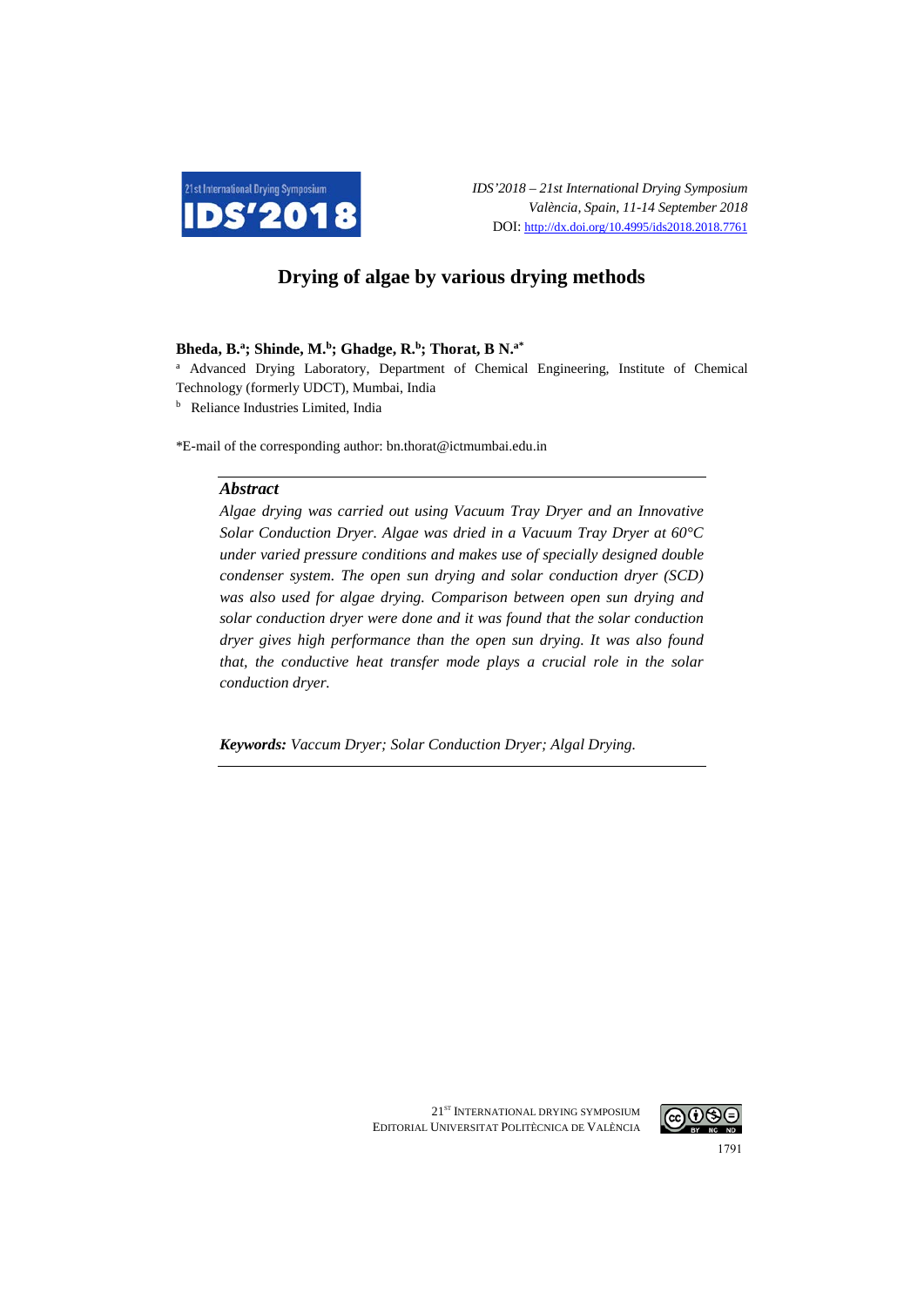# **1. Introduction**

Algae is a potential source of high-value products such as pigments, nutraceuticals, and protein-rich biomass as food supplements. Microalgae have the following advantages over terrestrial plants:

1. Microalgae has less growth in fresh water than saline or contaminated water.

2. Microalgae has less competition with food for arable lands but can be cultured in seas or in ponds or barrain lands  $[1]$ .

3. Microalgae can grow faster and also accumulate oil more efficiently than higher plants and oilseed crops  $[2,3]$ .

4. Microalgae can also produce valuable raw materials which are its coproducts (e.g., proteins, pigments, unsaturated fatty acids, carotenoids, and vitamin)  $^{[4]}$ , used in the animal feed, food, cosmetics, and pharmaceutical industries.

5. Microalgae can convert  $CO_2$  into biomass with a high efficiency of  $CO_2$  utilization [5,6]. In general, 1.83 kg CO2 consumed gives 1 kg of dry biomass of  $CO<sub>2</sub>$ .<sup>[3]</sup>

Production of these high-value products from algae requires dry algal biomass with moisture less than 10 %  $^{[7]}$ . Drying of algae is also essential for storage since harvested algae slurry is perishable and can spoil within a short time. However, microalgae in cultivated medium has low biomass concentration (0.1-1% w/w) and mechanical dewatering of algae in the cultivated medium can produce algae slurry having 20-30% w/w algal biomass [8,9].

In this paper we shall be going through the various drying methods that have been attempted and the drying kinetics comparison study being carried out.

## **2. Materials and Methods**

The harvested and dewatered algal biomass was obtained from Reliance Industries Limited. The centrifuged algae was collected in a can and transported to Institute of Chemical Technology, Mumbai, India and stored in the refrigerator at 4°C until the drying experiments to prevent putrefaction. Before experiments, the slurry was brought back to ambient conditions. Trials were conducted in a Teflon coated plate of dimensions 21 cm x 27 cm x 5 cm. Trials conducted in Vacuum Tray Dryer and Solar Conduction Dryer.

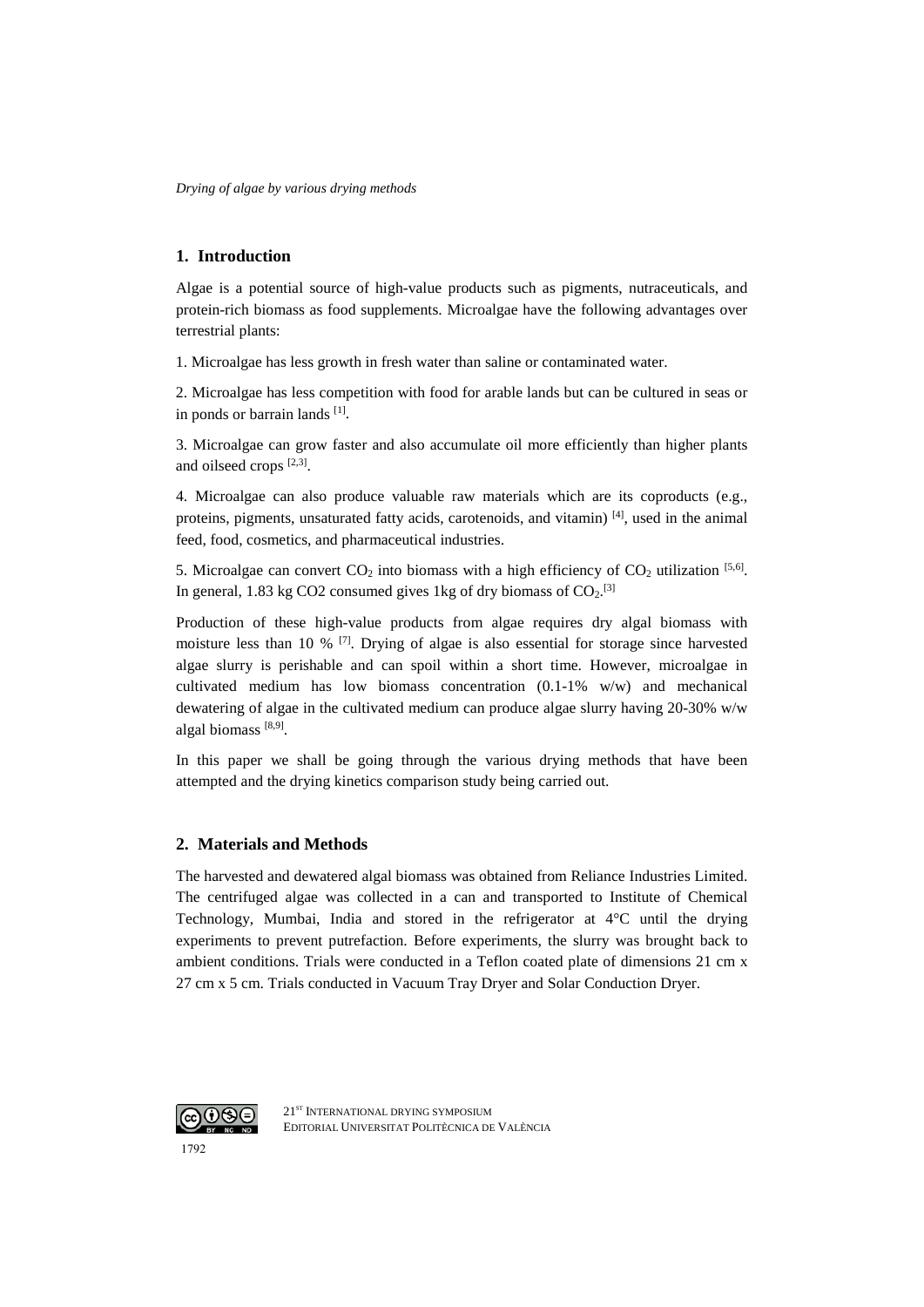## **2.1. Vacuum Tray Dryer**

It is a conventional vacuum tray dryer manufactured by Salvis Lab, which originally had a single condenser for condensing the vapours generated in the dryer. The operating temperature was 60°C, hence the single condenser was inefficient in condensing and therefore a second condenser was added to it. The condensers were attached to a chiller whose temperature was maintained at 4°C. The condenser was attached to a measuring cylinder, where the volume collected is measured. A flask containing silica gel was placed between the vacuum pump and cylinder, which acted a water trap, to prevent the uncondensed water from entering into the vacuum pump. The sample was dried over a pressure range of 30-50 mbar.

The samples were weighed and taken in the Teflon coated plate and kept for drying. The tray dryer and chiller were first allowed to attain the desired temperature of 60°C and 4°C respectively. The sample was then loaded to the dryer and a vacuum pressure applied. The water collected in the measuring cylinder was noted at a regular interval of 10 minutes. However, the rate of drying drastically reduces after 8 hours, and the water collected in the measuring cylinder barely increases by a milliliter even after 30 minutes.

#### **2.2. Solar Conduction Dryer**

An innovative Solar Conduction Dryer (WO2014097307A1) <sup>[10]</sup> was used for drying the sample. "The dryer comprises a radiation absorbing heat conducting surface, and a convection channel formed by a radiation controlling cover over the conducting surface" [10]. The solar drying experiment took place in Mumbai (19.0239° N, 72.8575° E), India. The sample was loaded in a Teflon coated plate, weighed and kept inside the dryer, whose loss in weight was measured at a regular interval of 30 minutes. The other parameters that were measured and noted included the surface temperature of algae, surface temperature of the conduction plate and the atmospheric temperature using an infrared thermometer gun. Experiments were carried out between 09:00 hours and 16:00 hours on sunny days in the month of December 2017. At the end of the day (16:00 hours), the partially dried sample was covered with an aluminum foil and kept inside a drawer, for continuing the drying study the subsequent days. The drying experiment was continued till no change in weight was observed.

## **3. Mathematical Models**

## **3.1. Thin-layer Drying Model**

The thin-layer model is usually represented by the equation in terms of drying parameters to characterize the changes of the mean moisture content of food product during drying.

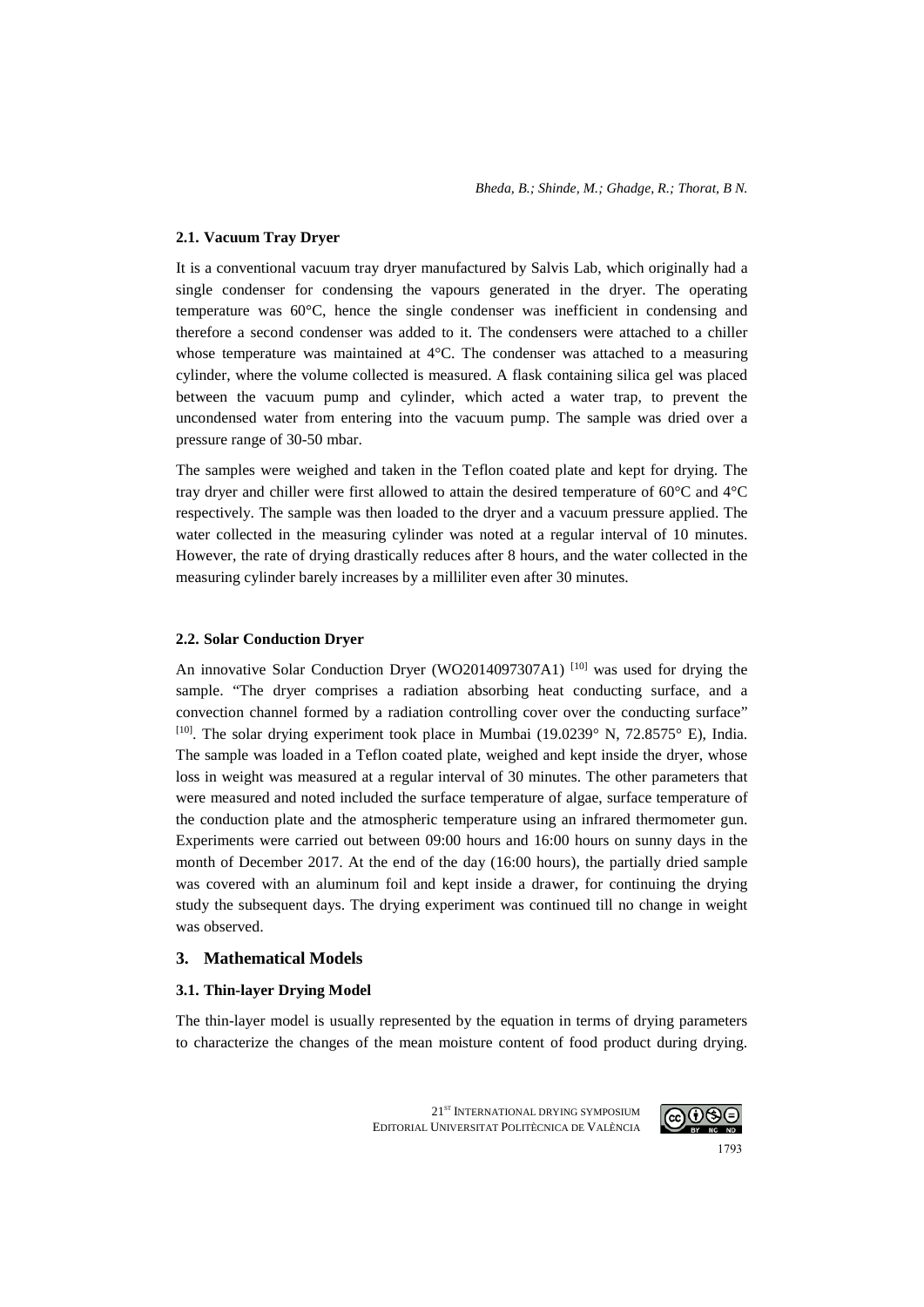The parameters that account for the combined effect of various transport phenomena in the drying process can be determined from the graphical method  $[11-12]$ . It can be expressed as:

$$
\phi = k_0 \exp(-kt) \tag{1}
$$

where  $k_0$  and k represent the lag factor and drying constant of food product, respectively. The moisture diffusion coefficient,  $D_{\text{eff}}$  can be obtained from the following expression:

$$
D_{\text{eff}} = k \frac{L_d^2}{\mu_1^2} \tag{2}
$$

Where  $L_d$  is the moisture diffusion path and  $\mu_1$  is the characteristic parameter which can be obtained from the equation:

$$
\mu_1^2 = (\mu_1)_\infty^2 \frac{1}{1 + \frac{A_1}{B i_m^p}}
$$
\n(3)

where Bi<sub>m</sub> represents the Biot number for mass transfer. The  $(\mu_1)_{\infty}$  is the value of  $\mu_1$  at Bi<sub>m</sub> = ∞. The values of the constants  $(\mu_1)_{\infty} = 1.5708$ ; A<sub>1</sub> = 2.24; p = 1.02, considering the algae to be a slice inside the plate. The Biot number can be obtained in terms of lag factor,  $k_0$  of drying characteristic curve using following relation [13]:

$$
Bi_m = \frac{5.132 \ln k_0}{1 - 3.948 \ln k_0}
$$
 (4)

Knowing the value of  $D_{\text{eff}}$ , the convective mass transfer coefficient,  $h_m$  can be calculated from the standard relation

$$
h_m = Bi_m \frac{D_{\text{eff}}}{L_d} \tag{5}
$$

The characteristic parameters  $\mu_1$  and Biot number  $\text{Bi}_{\text{m}}$  computed from respective Eqs. (3) and (4) are used in  $D_{\text{eff}}$  and  $h_{\text{m}}$  estimation.

#### **4. Results and Discussion**

Figure 1 shows the dimensionless moisture content against drying time for the repeated experiments under a varied vacuum pressure of 30 millibar and 50 millibar in the vacuum tray dryer having an initial weight of 200 gm at 60 °C.

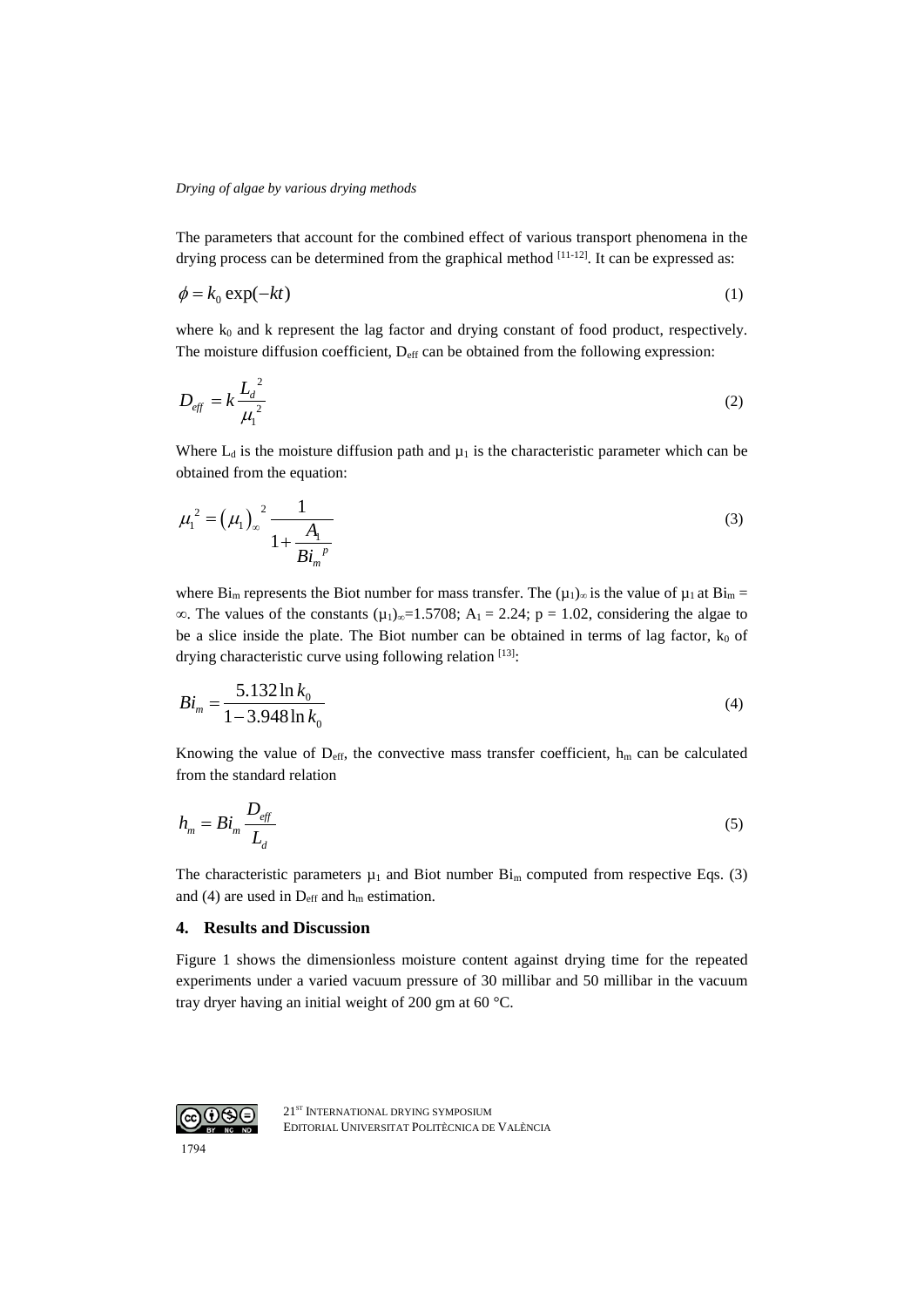

*Figure 1. Variation in drying time with the change in vacuum applied*

*Table 1. Results of mass transfer co-efficients (Deff and hm) & Biot number (Bim) for the 30 mbar and 50 mbar pressure.*

|                               | 30 mbar                | 50 mbar                |  |
|-------------------------------|------------------------|------------------------|--|
| <b>Biot Number</b>            | $1.435 \times 10^{-4}$ | $8.951 \times 10^{-5}$ |  |
| $D_{eff}$ (m <sup>2</sup> /s) | $9.451 \times 10^{-8}$ | $8.043 \times 10^{-8}$ |  |
| $h_m$ (m/s)                   | $2.296 \times 10^{-4}$ | $1.074 \times 10^{-4}$ |  |

As it can be seen that by reducing the vacuum pressure from 50 millibar to 30 millibar, the drying time reduces and hence there is an increase in the drying rate. This fact is quantitatively reflected in the values obtained in Table 1.

Figure 2 shows the dimensionless moisture content against drying time for the open sun and solar conduction dryer for 200 gm algae slurry. As expected, solar conduction dryer gives higher performance than the solar conduction dryer. Solar conduction dryer takes less time than the open sun drying to achieve the required moisture content. Effective diffusivity ( $D_{\text{eff}}$ ), mass transfer coefficient ( $h_m$ ) and mass transfer Biot number ( $B_{\text{im}}$ ) values are depicted in Table 2. These values suggests that the solar conduction dryer gives higher performance than the open sun drying.

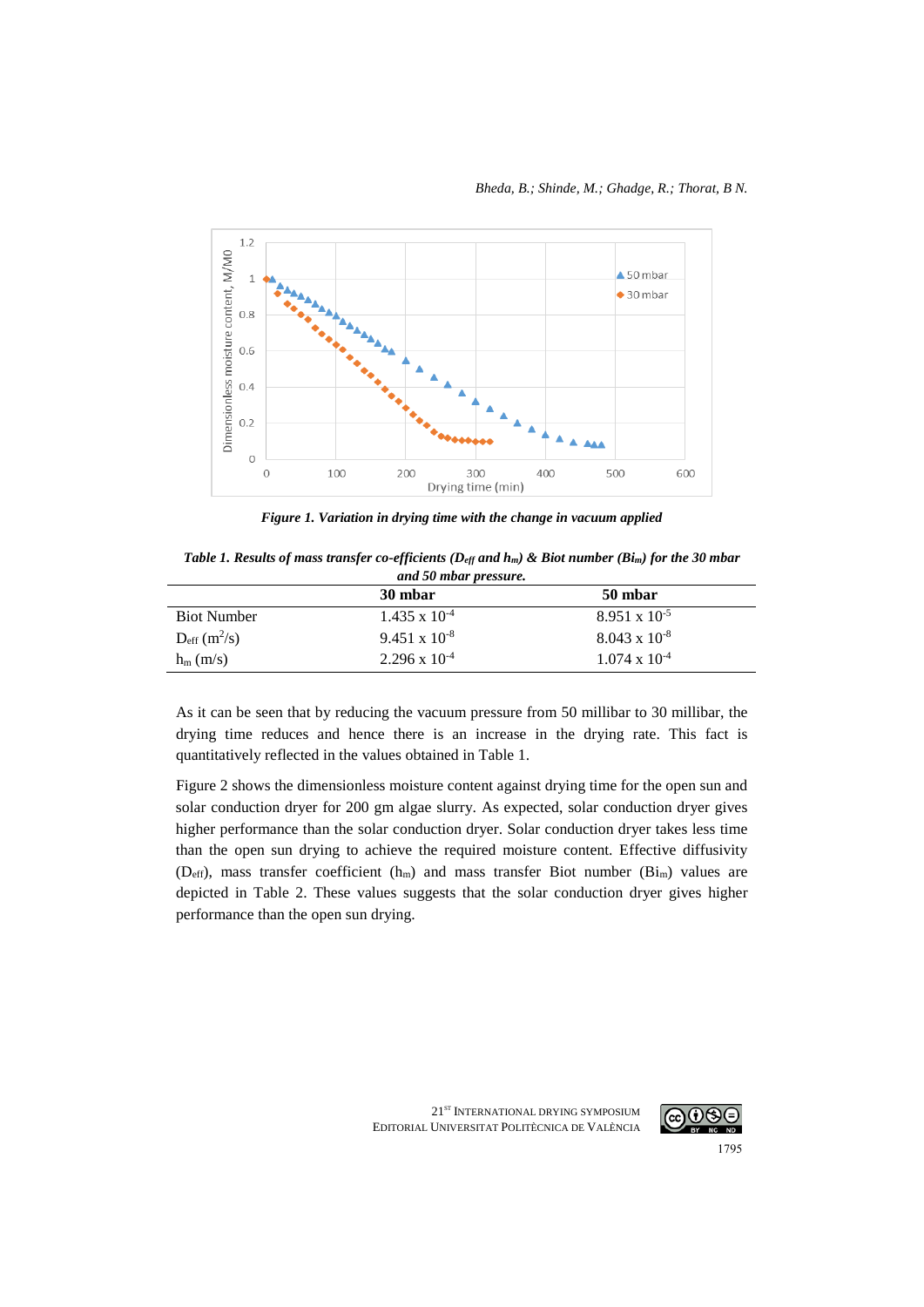

*Figure 2. Comparison between the performance between open sun drying and solar conduction dryer for algae drying*

*Table 2. Results of mass transfer co-efficients (Deff and hm) & Biot number (Bim) for open sun drying and Solar Conduction Drying.*

|                    | <b>Solar Conduction Dryer</b> | Open sun drying       |
|--------------------|-------------------------------|-----------------------|
| <b>Biot Number</b> | $5.517 \times 10^{-5}$        | $6.56 \times 10^{-5}$ |
| $D_{eff}(m^2/s)$   | $1.355 \times 10^{-7}$        | $1.24 \times 10^{-7}$ |
| $h_m$ (m/s)        | $8.826 \times 10^{-5}$        | $8.04 \times 10^{-5}$ |

## **5. Conclusions**

Algae drying was done by using various methods such as vacuum, open sun drying and solar conduction dryer. Vacuum drying suggests that, by reducing the pressure there was reduction in the drying time. At low pressure, the value of effective diffusivity and mass transfer coefficient were higher. Comparison between open sun drying and solar conduction dryer was done. It was found that, the performance for solar conduction dryer was higher than the open sun drying. The performance was checked on the basisi of effective diffusivity and mass transfer coefficient. Comparison between the solar conduction dryer and vaccum dryer suggests that the time required for Solar Conduction Drying is longer than Vacuum Tray Drying, however the operation cost for Solar Conduction Drying is negligible.